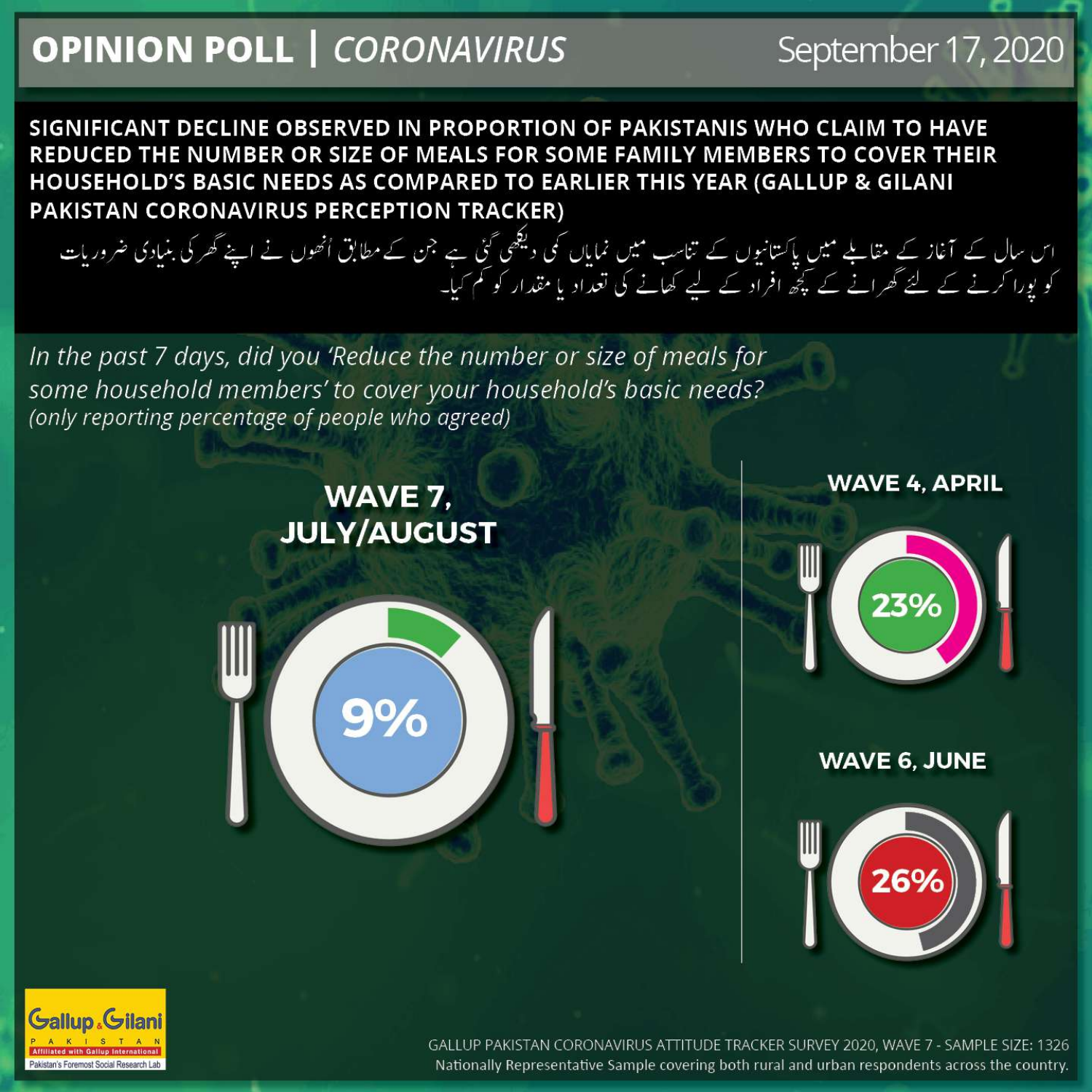

Opinion Poll

## **CORONAVIRUS**

**Significant decline observed in proportion of Pakistanis who claim to have reduced the number or size of meals for some family members to cover their household's basic needs as compared to earlier this year (Gallup & Gilani Pakistan Coronavirus Perception Tracker)**

Islamabad, 17th September, 2020

According to a Gilani Research Foundation Survey carried out by Gallup & Gilani Pakistan, significant decline observed in proportion of Pakistanis who claim to have reduced the number or size of meals for some family members to cover their household's basic needs as compared to earlier this year.

A nationally representative sample of adult men and women from across the four provinces was asked the following question, "*In the past 7 days, did you 'Reduce the number or size of meals for some household members' to cover your household's basic needs?"* In response to this question, 9% said yes while 91 said no.

**Question: "In the past 7 days, did you 'Reduce the number or size of meals for some household members' to cover your household's basic needs? (only reporting percentage of people who agreed)"** 



*Source: Gallup Pakistan Coronavirus Attitude Tracker Survey 2020, Wave 7 Fieldwork conducted by Gallup Pakistan, the Pakistani affiliate of Gallup International Association (www.gallup-international.com; www.gallup.com.pk, www.gilanifoundation.com)*

The study was released by Gilani Research Foundation and carried out by Gallup & Gilani Pakistan, the Pakistani affiliate of Gallup International. The recent survey was carried out among a sample of 1,326 men and women in urban and rural areas of all four provinces of the country, during July 9 – August 10, 2020. The error margin is estimated to be approximately  $\pm$  2-3 percent at the 95% confidence level.